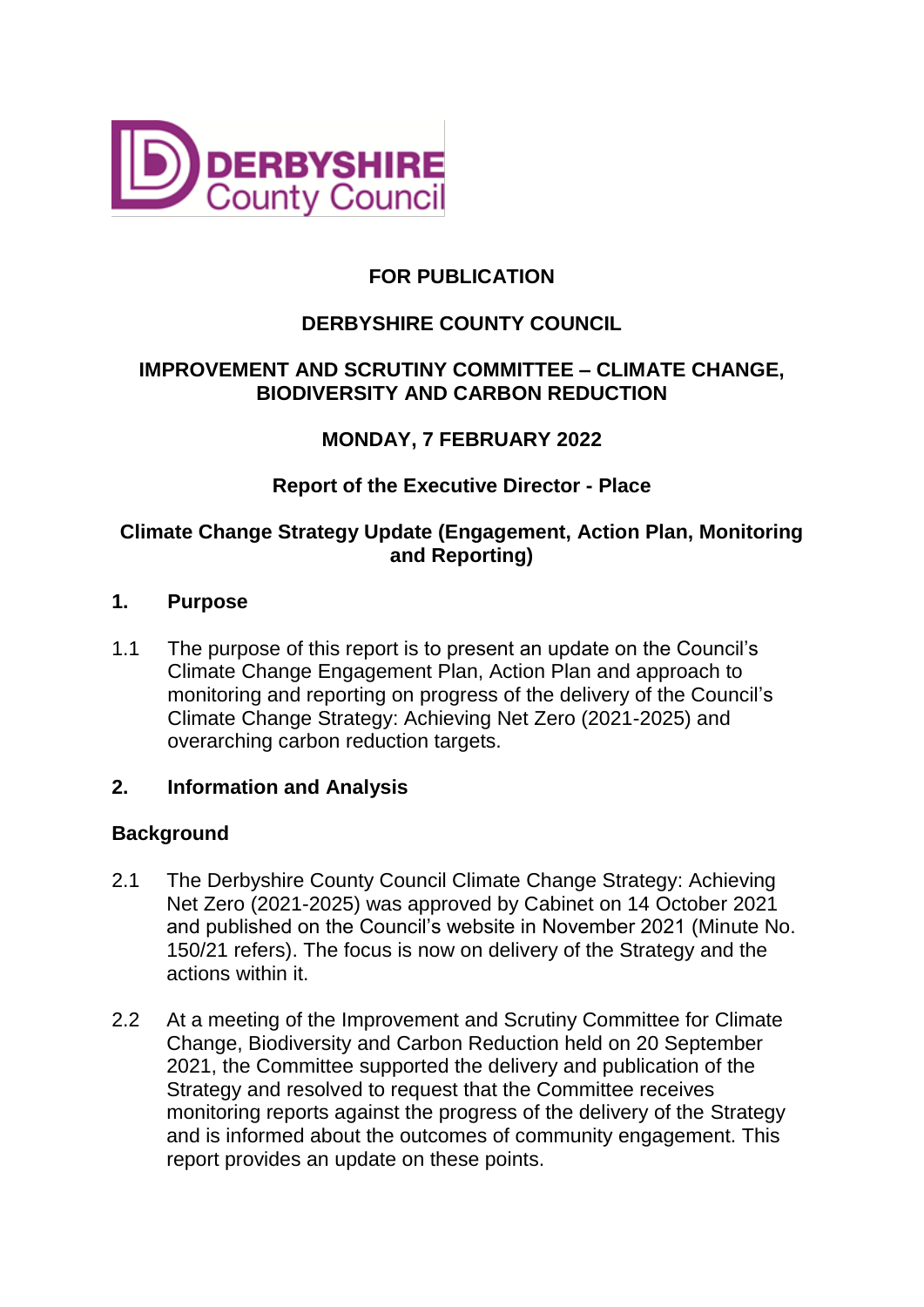# **Climate Change Engagement Plan**

- 2.3 A Climate Change Engagement Plan has been developed, which sets out how the Council will engage with its communities to establish and agree delivery mechanisms and communicate crucial climate messages and information to Derbyshire's residents and businesses.
- 2.4 The Engagement Plan was presented to the Corporate Management Team (CMT) in October 2021, where support for its implementation was expressed. The Cabinet Member for Strategic Leadership, Culture and Tourism and Climate Change, and Leader of the Council, Councillor Barry Lewis, has also approved the Plan.
- 2.5 For each of the relevant actions set out in the Climate Change Strategy, the Council will engage with Derbyshire's communities on the delivery mechanisms for that action. Prior to the commencement of each engagement activity, a simple engagement plan will be prepared setting out the mechanisms for engaging communities. Engagement will be specifically on exploring and identifying roles and responsibilities and how the action will be delivered.
- 2.6 A Thriving Communities approach will be taken whereby, if, in the course of the engagement and delivery processes, the communities involved decide that they would like to carry out an additional project related to the action, then any request of the Council for additional support would be considered. This would need to be considered on a case by case basis as the nature of what communities might wish to undertake independently of the Council is unknown.
- 2.7 Engagement plans for an initial small set of relevant actions from the Climate Change Strategy are being developed for implementation during the first quarter of 2022, with further relevant actions being delivered on a rolling basis as part of delivery of the Climate Change Strategy. Projects will be reviewed with lessons learnt from each engagement activity applied to future work.

# **Climate Change Action Plan**

2.8 There are 32 priority actions in the Climate Change Strategy, across five themes. The priority actions are supported by over 120 supplementary actions (the 'Long List'), initiatives and projects, which it is anticipated the Council will either lead or support. The Long List actions are split into those that would need to be delivered by 2025, and those that would need to be delivered by 2035.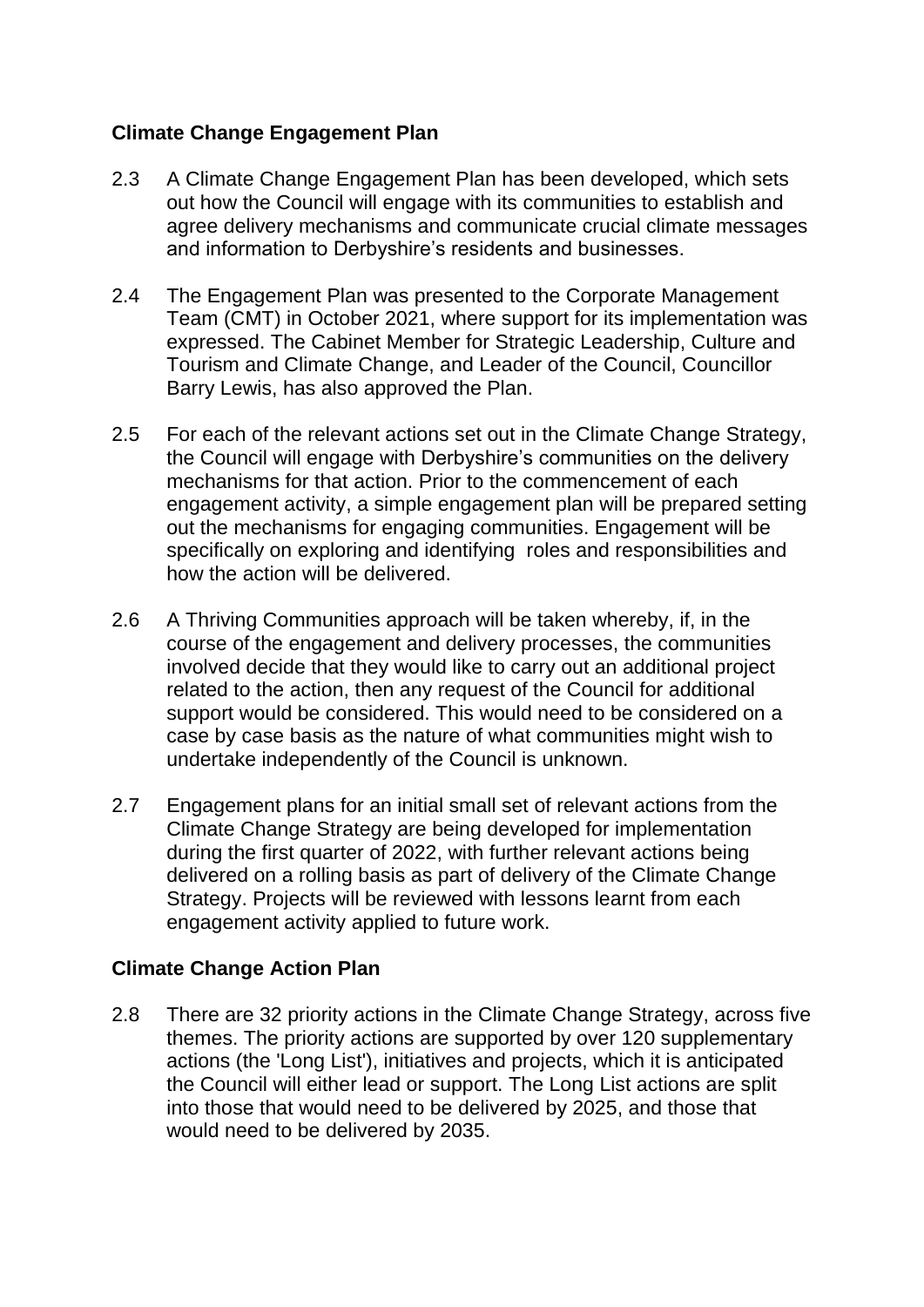- 2.9 In order to robustly monitor and measure progress, a detailed programme-level SMART (specific, measurable, attainable, relevant, and time-based) Action Plan is being developed, which sets out the cost and carbon impact of each action, the level of complexity, who is responsible for the delivery, timescales, status and review of progress against the required output or outcome.
- 2.10 The Action Plan focusses on the priority actions, as well as those Long List actions that are likely to have the biggest positive impact on emissions reduction, and those which require the most immediate action and implementation.
- 2.11 Over time, other projects and initiatives may be identified and launched, which are not currently listed in the Strategy. These will be added to the Action Plan and monitored accordingly.
- 2.12 The Action Plan will be reviewed and updated in full on a quarterly basis.

## **Monitoring and Reporting**

2.13 Ensuring effective and timely delivery of the Strategy is central to the successful delivery of the Council's net zero ambitions. The following sections set out mechanisms for monitoring and reporting on progress going forward.

#### **Annual Progress Report to Cabinet**

- 2.14 As agreed by Cabinet on 14 October 2021, an annual progress report will be presented to Cabinet, summarising progress in delivery of the Strategy and the Council's net zero targets, as well as outcomes of the annual review of the need to refresh and update the Strategy. This report will be presented to Cabinet in the Autumn of each year, starting in 2022.
- 2.15 The report will summarise progress against the Council's target of net zero by 2032, or sooner, split by the four areas currently measured and reported by the Council:
	- emissions from Council-owned property and buildings;
	- emissions from street and road lighting;
	- emissions from grey fleet usage; and
	- **e** emissions from Council-owned core fleet vehicles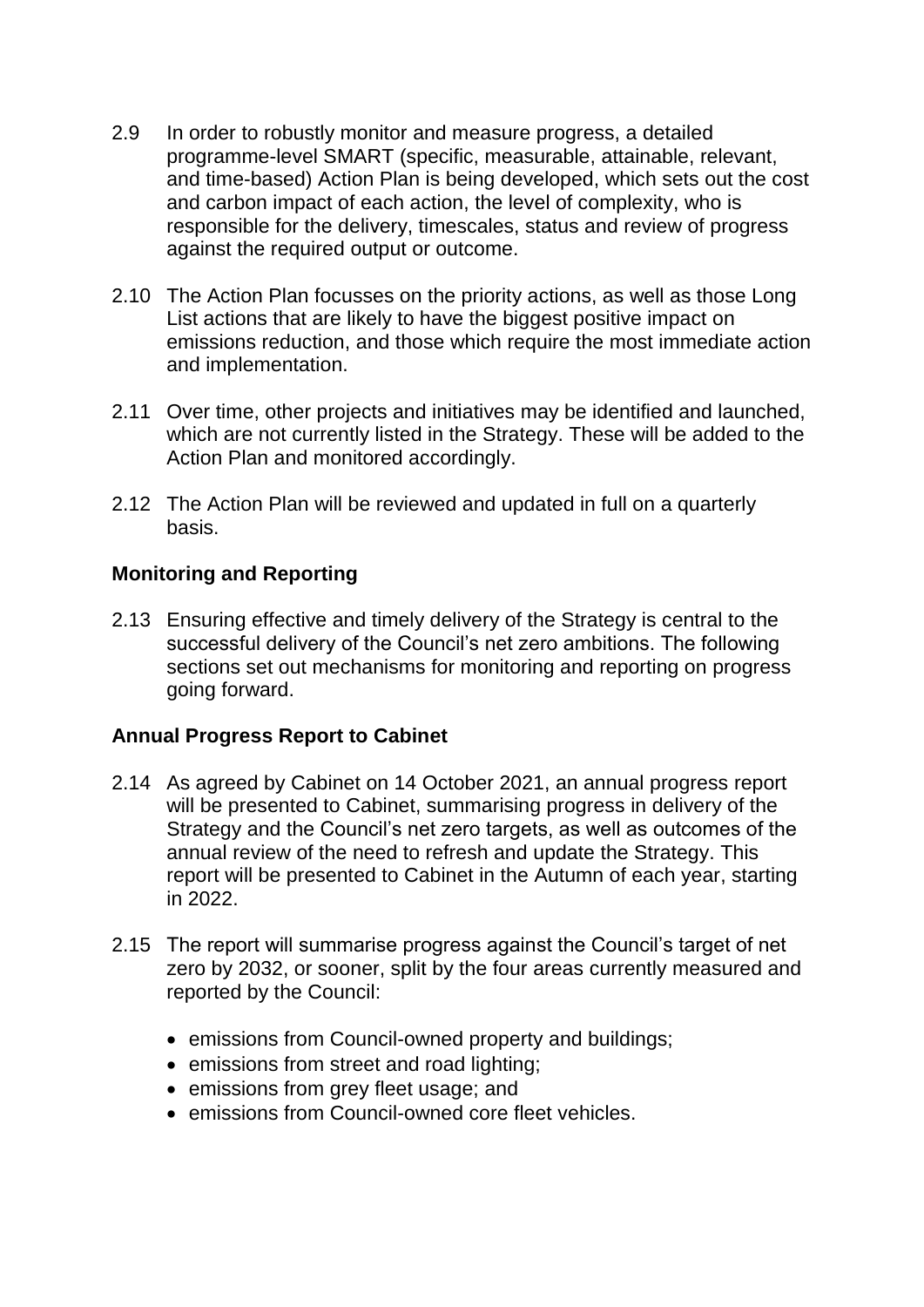- 2.16 It will provide an updated emission reduction trajectory and projections, based on trends at that time and taking into account planned and confirmed actions and activities happening across the Council to reduce emissions. This will identify any issues or areas where particular actions need to be clearer or accelerated.
- 2.17 The report will also summarise county-wide emissions, sourced from the Department for Business, Energy and Industrial Strategy (BEIS) data, although it should be noted that this data can take up to two years to be published by the UK Government and is provided as calendar years, whereas Council emissions are reported by financial years. This reporting will be against the carbon budget for each area and include a high-level trajectory going forward.
- 2.18 In addition, the annual report will provide an expected trajectory of further progress for each target set out in the Climate Change Strategy.

# **Quarterly Council Plan and Service Plan Reporting**

- 2.19 As part of the reporting requirements associated with the Council Plan and Service Plans, the Climate Change Team reports on a range of Deliverables and Measures on a quarterly basis. This includes, for the Council Plan:
- 2.20 Deliverables:
	- Reduced carbon emissions from Council property and vehicles, street lighting and procurement.
	- Developed and commenced implementation of a Climate Change Strategy and Action Plan which sets out priorities to reduce the county's carbon emissions.
	- Explored initiatives to tackle climate change including low carbon local energy generation schemes and working with partners to provide further publicly accessible electric vehicle charge points.
	- Developed and delivered a strategic approach to sustainable travel and transport across the County, including the promotion of cycling and walking.

Measures:

- Percentage reduction in carbon emissions from Council land and operations from 2010 baseline.
- 2.21 In addition to the Deliverables and Measures reported quarterly by the Climate Change Team, other teams across the Council are responsible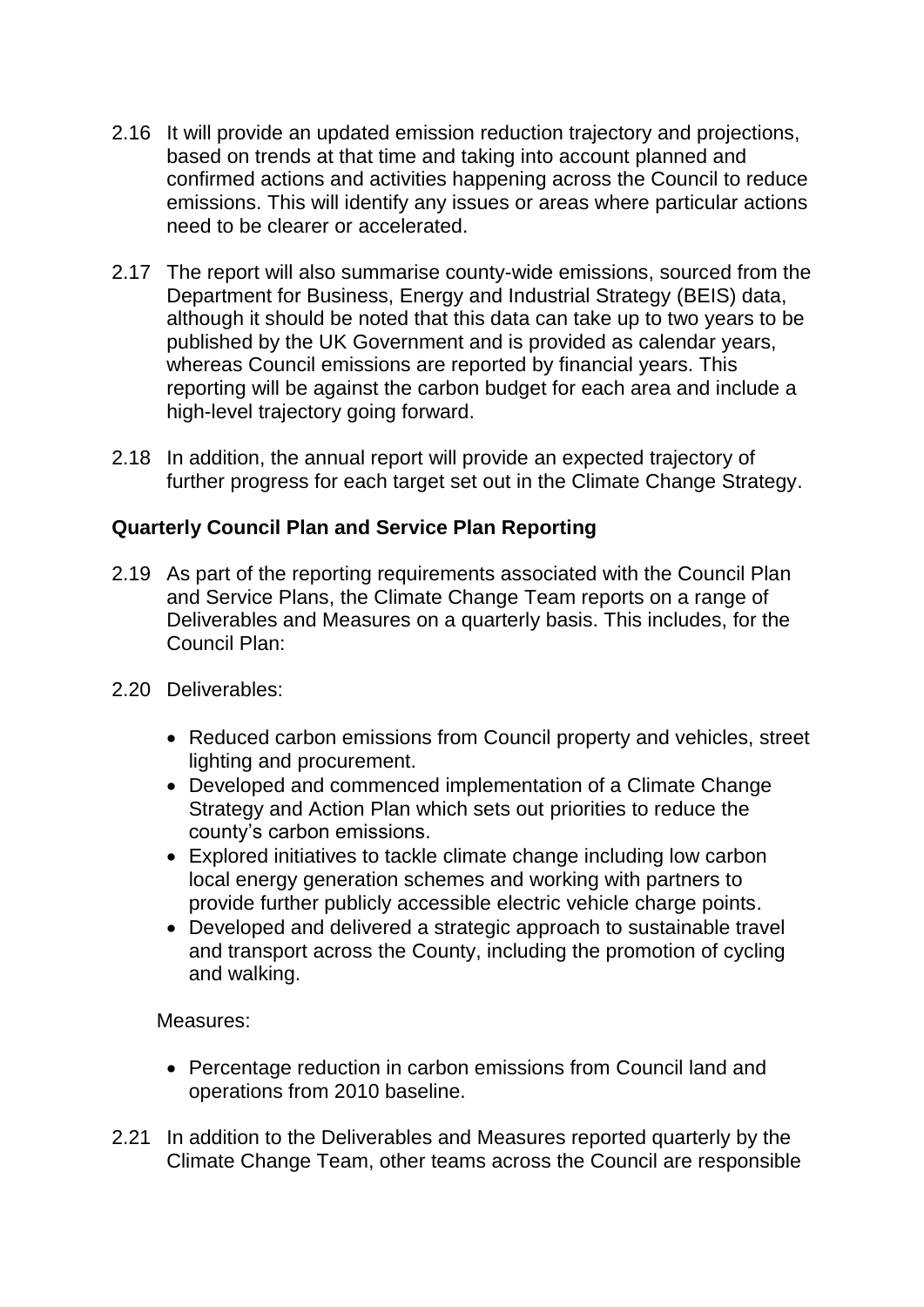for reporting on other relevant items with the Council Plan. This includes, but is not limited to:

- The Natural Capital Strategy, identifying areas where the natural environment can be further enhanced in order to support healthy, thriving communities, a vibrant economy and a healthy environment.
- The Council's approach to Good Growth to maximise low carbon economic opportunities. Good Growth is *'the right growth, being delivered in the right way for the right reasons*'.
- 2.22 Progress against a range of Deliverables and Measures within Service Plans are also reported on a quarterly basis.

## **Reporting to the Climate Change and Environment Programme Board**

- 2.23 Going forward, on a quarterly basis, the Climate Change and Environment Programme Board (CCEPB) will receive a report that sets out the proportion of all 32 priority actions that are on track, in terms of both timescales and outcome, as well as the proportion of priority actions on track, split by the five themes.
- 2.24 A narrative will be provided on which actions are not on track, why, the potential impact, and the mitigation being carried out to get the action back on track. The same process will be carried out for the Long List actions by 2025 that are likely to have the biggest positive impact on emissions reduction, and those which require the most immediate action and implementation.
- 2.25 For the other Long List actions to be delivered by 2025 and 2035, a high-level summary of progress and any risks or issues will be provided.

# **3. Consultation**

- 3.1 The Climate Change Strategy was developed through engagement with Council officers and Elected Members, officers from Derbyshire District and Borough Councils, and young people. There is no statutory duty to engage on this document, nor even to have such a strategy. However, it is the intention to engage more widely, with Derbyshire's businesses and communities, on the delivery mechanisms of the Strategy.
- 3.2 An outline of the Strategy and the draft priority actions were presented to the Improvement and Scrutiny Committee for Climate Change, Biodiversity and Carbon Reduction on 26 July 2021. The Committee supported those priority actions, and also the governance structure that has been established to deliver the programme of work.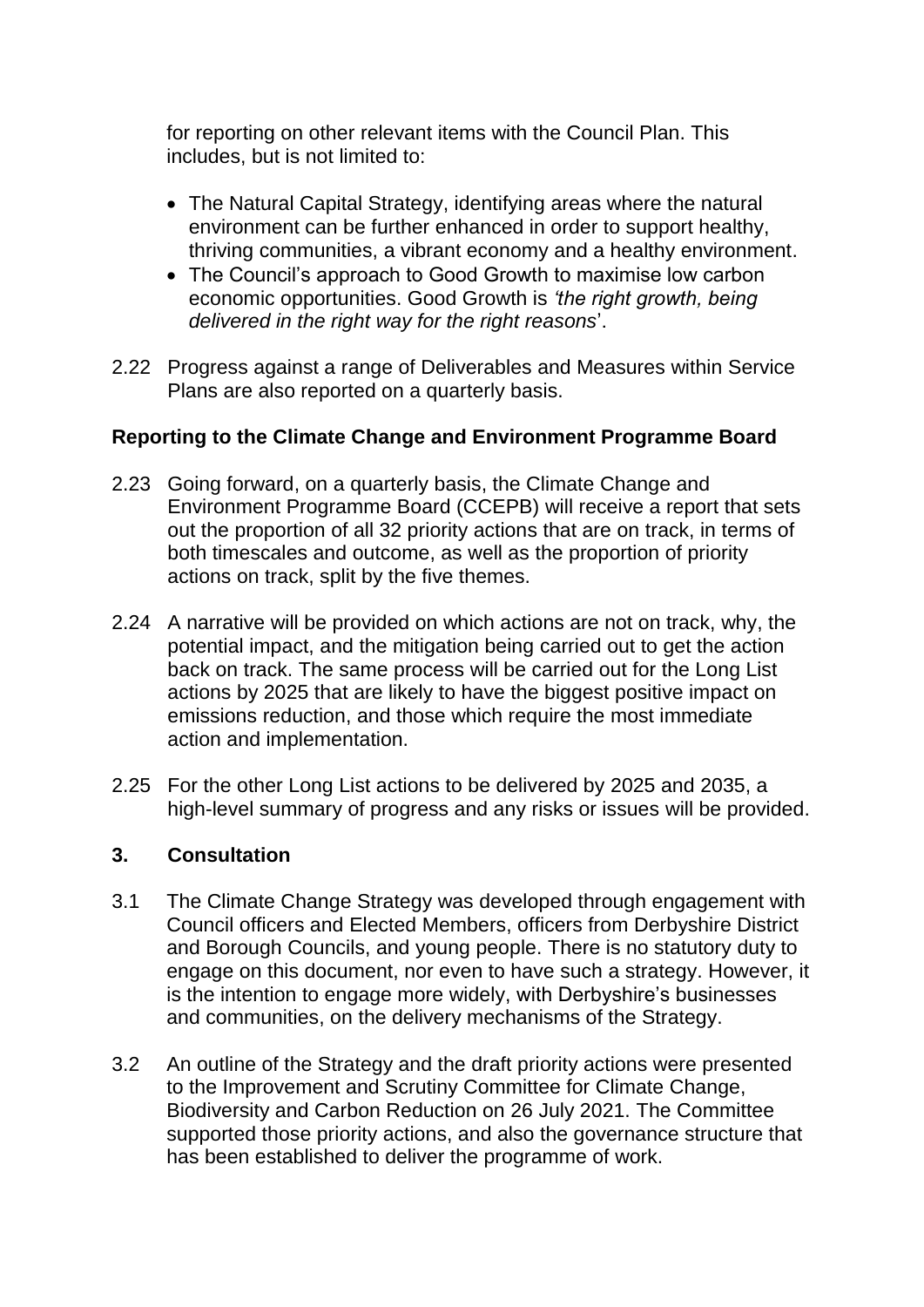3.3 The Strategy was presented to the Improvement and Scrutiny Committee for Climate Change, Biodiversity and Carbon Reduction on 20 September 2021. The Committee supported delivery and publication of the Strategy, and noted the intention to launch and publish the Strategy shortly after presentation to Cabinet on 14 October 2021. It was resolved to request that the Committee receives monitoring reports against progress of the delivery of the strategy and is informed about the outcomes of community engagement.

# **4. Alternative Options Considered**

4.1 N/A

# **5. Implications**

5.1 Appendix 1 sets out the relevant implications considered in the preparation of the report.

# **6. Background Papers**

6.1 N/A

# **7. Appendices**

- 7.1 Appendix 1 Implications.
- 7.2 Appendix 2 Climate Change Engagement Plan (2021-2025)

# **8. Recommendations**

That the Committee resolves to:

- a) Note and support the proposals to engage Derbyshire's residents and communities in the delivery of the Climate Change Strategy, as set out in the Climate Change Engagement Plan (2021-2025).
- b) Support the development and ongoing management of an overarching and detailed climate change programme Action Plan.
- c) Note and support the mechanisms for monitoring and reporting on progress of the delivery of the Strategy and the overarching carbon reduction targets as set out in this report.

# **9. Reasons for Recommendations**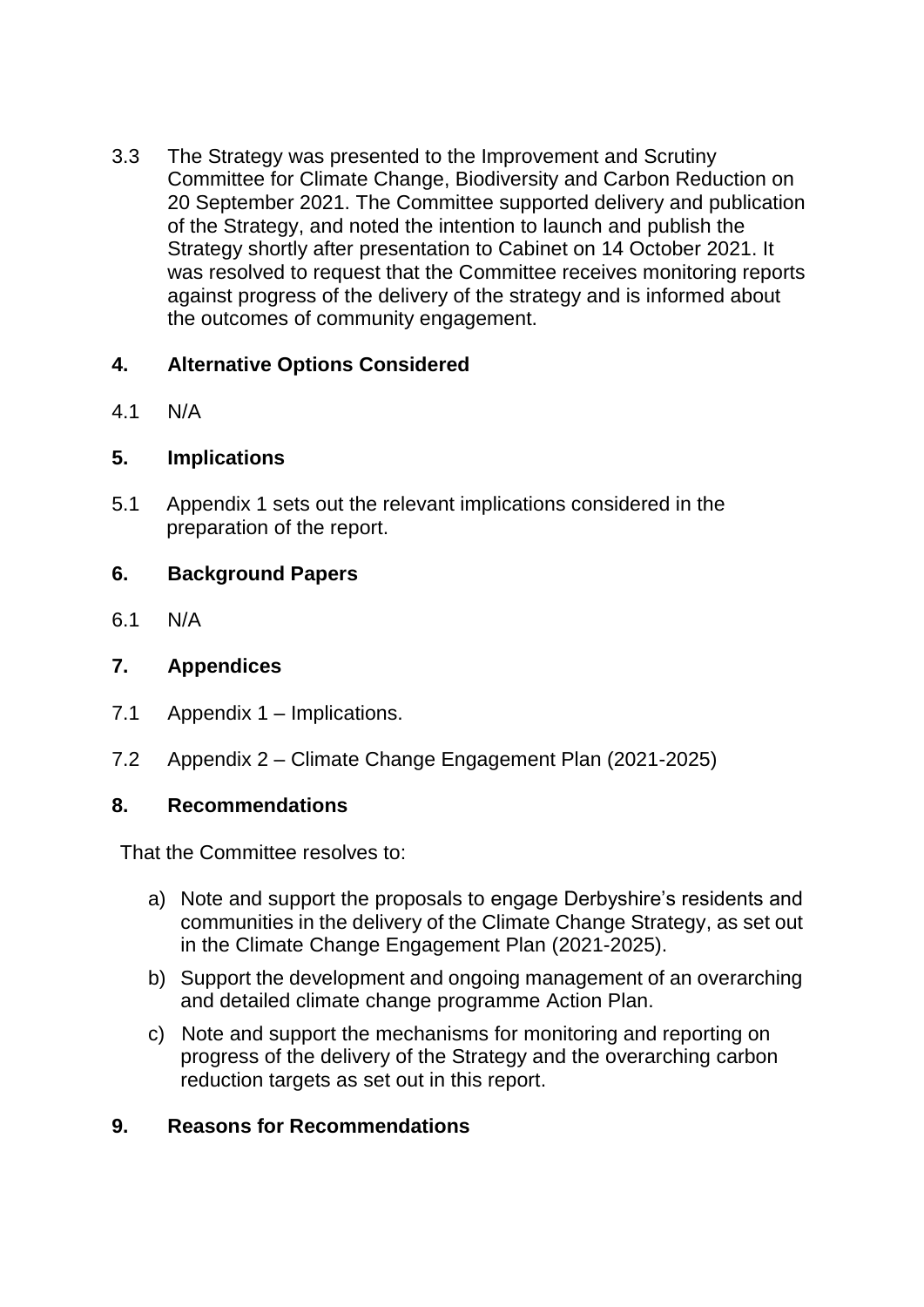- 9.1 To ensure that the Committee fully supports the Engagement Plan for engaging communities on climate change.
- 9.2 To ensure that the Committee fully supports effective delivery of the Climate Change Strategy through the development and ongoing management of an overarching and detailed Action Plan.
- 9.3 To ensure that the Committee fully supports monitoring and reporting on progress on the delivery of the Strategy and the overarching carbon reduction targets in an appropriate, meaningful and effective manner, in order for the Strategy and actions to remain on track and be delivered.

| Report Joanna<br>Author: Jackson,<br><b>Caroline</b><br><b>Toplis</b> | Contact Joanna.Jackson@derbyshire.gov.uk,<br>details: Caroline.Toplis@derbyshire.gov.uk |
|-----------------------------------------------------------------------|-----------------------------------------------------------------------------------------|
|-----------------------------------------------------------------------|-----------------------------------------------------------------------------------------|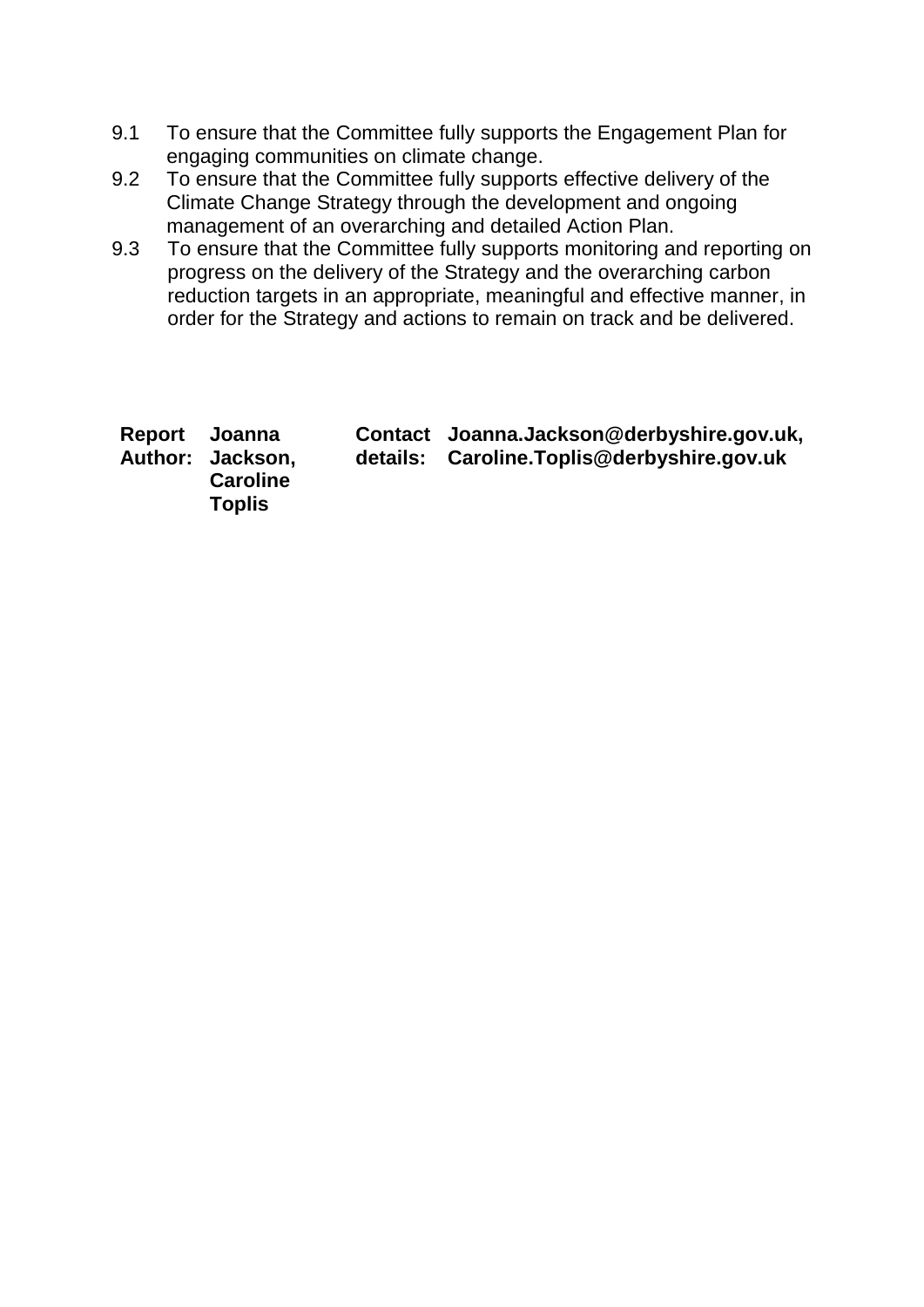# **Implications**

## **Financial**

1.1 The delivery of the actions within the Strategy, and engagement activities with communities will have financial implications for the Council. These will be considered on a project-by-project basis. Proposals for programme-level financial commitment to support the overall development and delivery of the strategy and programme are also in development and are the subject of a bid for additional resources as part of the development of the Council's Budget for 2022-23.

## **Legal**

2.1 Some of the projects required to deliver the actions within the Strategy may have legal implications. These will be considered on a project-byproject basis.

#### **Human Resources**

3.1 Some of the projects required to deliver the actions within the Strategy may have Human Resource implications. These will be considered on a project-by-project basis.

#### **Information Technology**

4.1 Some of the projects required to deliver the actions within the Strategy may have Information Technology implications. These will be considered on a project-by-project basis.

# **Equalities Impact**

- 5.1 Some of the projects required to deliver the actions within the Strategy may have Equalities Impact implications. These will be considered on a project-by-project basis.
- 5.2 Proposals for delivery emerging from the engagement process will be subject to an Equalities Impact Assessment to identify how the proposals would impact on people with protected characteristics.

# **Corporate objectives and priorities for change**

6.1 The Strategy and the engagement plan support the Council's ambition to be a net zero organisation by 2032, or sooner, and for the County to